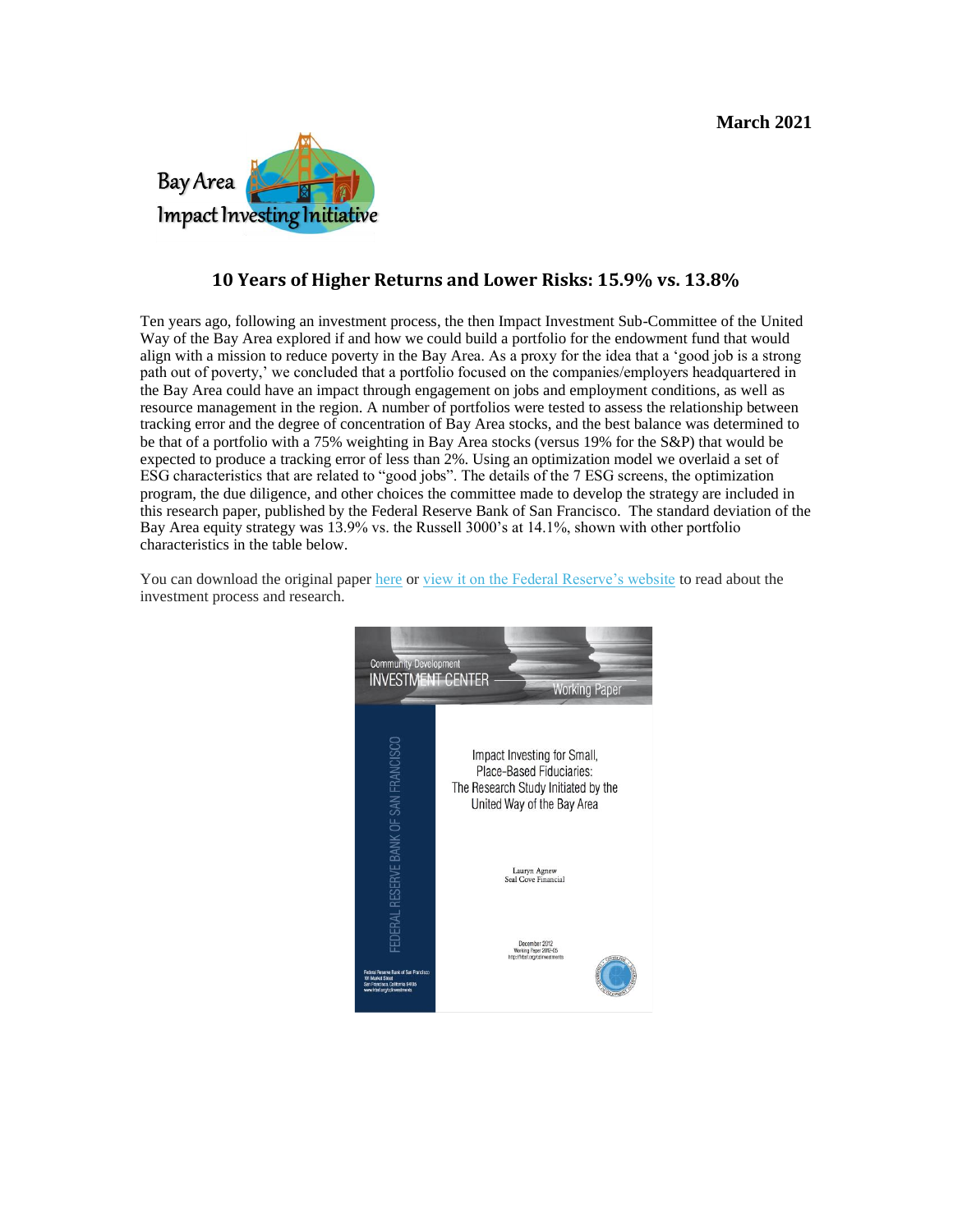The long-term performance of the BAIII equity strategy has been surprisingly strong. The outperformance versus the benchmark, Russell 3000, is strong and consistent over a variety of market conditions. The results also show that the portfolio has a **lower standard deviation of returns**, **lower volatility** versus the market, and **higher ESG scores**. Because of the optimization process, where industry and sector exposure are designed to track the market, the attribution for the outperformance is entirely stock selection, based on the criteria determined 10 years ago when we developed the strategy and screens. The initial portfolio had a 30% higher ESG score than the market, an improvement from 46 to 60.

| Year                        | <b>Russell 3000</b> | <b>BAIII</b> Equity |
|-----------------------------|---------------------|---------------------|
| CY 2011                     | 1.01%               | 1.56%               |
| CY 2012                     | 16.37%              | 20.95%              |
| CY 2013                     | 33.46%              | 33.38%              |
| CY 2014                     | 12.54%              | 16.29%              |
| CY 2015                     | 0.47%               | 0.82%               |
| CY 2016                     | 12.64%              | 13.99%              |
| CY 2017                     | 21.07%              | 27.43%              |
| CY 2018                     | $-5.20%$            | $-3.67%$            |
| CY 2019                     | 31.00%              | 31.45%              |
| CY 2020                     | 20.90%              | 24.30%              |
| <b>Inception Cumulative</b> | 263.17%             | 339.21%             |
| <b>Inception Annualized</b> | 13.77%              | 15.95%              |

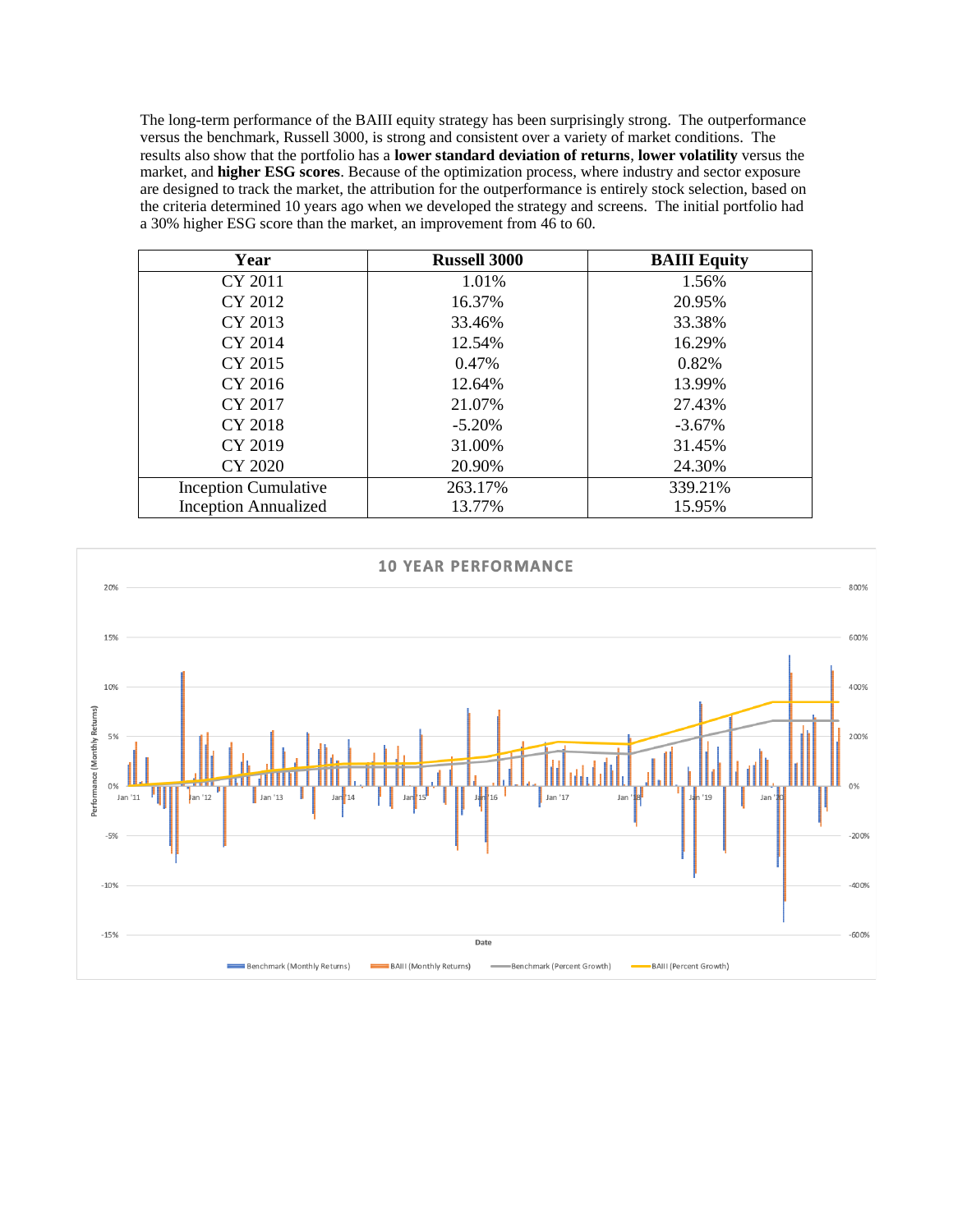### **Portfolio Characteristics**

The portfolio characteristics are not significantly different from its universe (BBACAX) or its benchmark, Russell 3000. In 2011, the Bloomberg Bay Area Index (BBACAX) was a cap-weighted index of companies headquartered in the Bay Area. It served as a base for developing the underlying universe from which the BAIII strategy would build the portfolio.

| 10 years: 12/31/2020  | <b>BBACAX*</b> | <b>Russell 3000</b> | <b>BAIII</b> Equity Strategy |
|-----------------------|----------------|---------------------|------------------------------|
| Annualized Return     | 19.2%          | 13.8%               | 15.9%                        |
| Ann. Std. Deviation   | 17.6%          | 14.1%%              | 13.9%                        |
| <b>Beta</b>           | 1.13           | 1.00                | 0.97                         |
| <b>Sharpe Ratio</b>   | 1.06           | 1.1                 | 0.95                         |
| R-Squared             | 81.55          | 100.00              | 97.06                        |
| Info Ratio            | 0.70           |                     | 0.90                         |
| <b>Tracking Error</b> |                |                     | 2.94%                        |

|                                 | <b>Russell 3000</b> | <b>BAIII</b> Equity Strategy |
|---------------------------------|---------------------|------------------------------|
| Number of Holdings              | 3058                | 162                          |
| Average Market Cap (\$ billion) | 386.2               | 286.1                        |
| Universe                        | R 3000              | BBACAX + $15 + 25%$ other    |

\*In 2003, the San Francisco Chronicle and Bloomberg created the Bloomberg Bay Area Index (BBACAX) of companies headquartered in the Bay Area. As of June 2011, it included 383 companies, weighted by market capitalization. The largest five members at the time were Apple, Chevron, Oracle, Google, and Wells Fargo and these five companies made up 50% of the index. As of February 2021, the now-renamed Bloomberg Radio Bay Area Index (BBACAX) is an equal-weighted index of companies headquartered in the Bay Area. It currently includes 146 companies. In the past 5 years, the index has had a net return of 358.98%.

The BAIII investment universe was created in October 2011 and originally included 379 investable securities. The universe reflects changes over time due to corporate actions, security de-listings or bankruptcies, but does not reflect changes in the location of headquarters, IPOs, or other underlying changes made to the BBACAX index methodology. As of 12/31/20, the investment universe included 219 names and the model portfolio included 162 names. Similarly, the headquarter geography data is based on the original designations so the portfolio still reflects that target percentage, but does not reflect changes to headquarter geography over time.

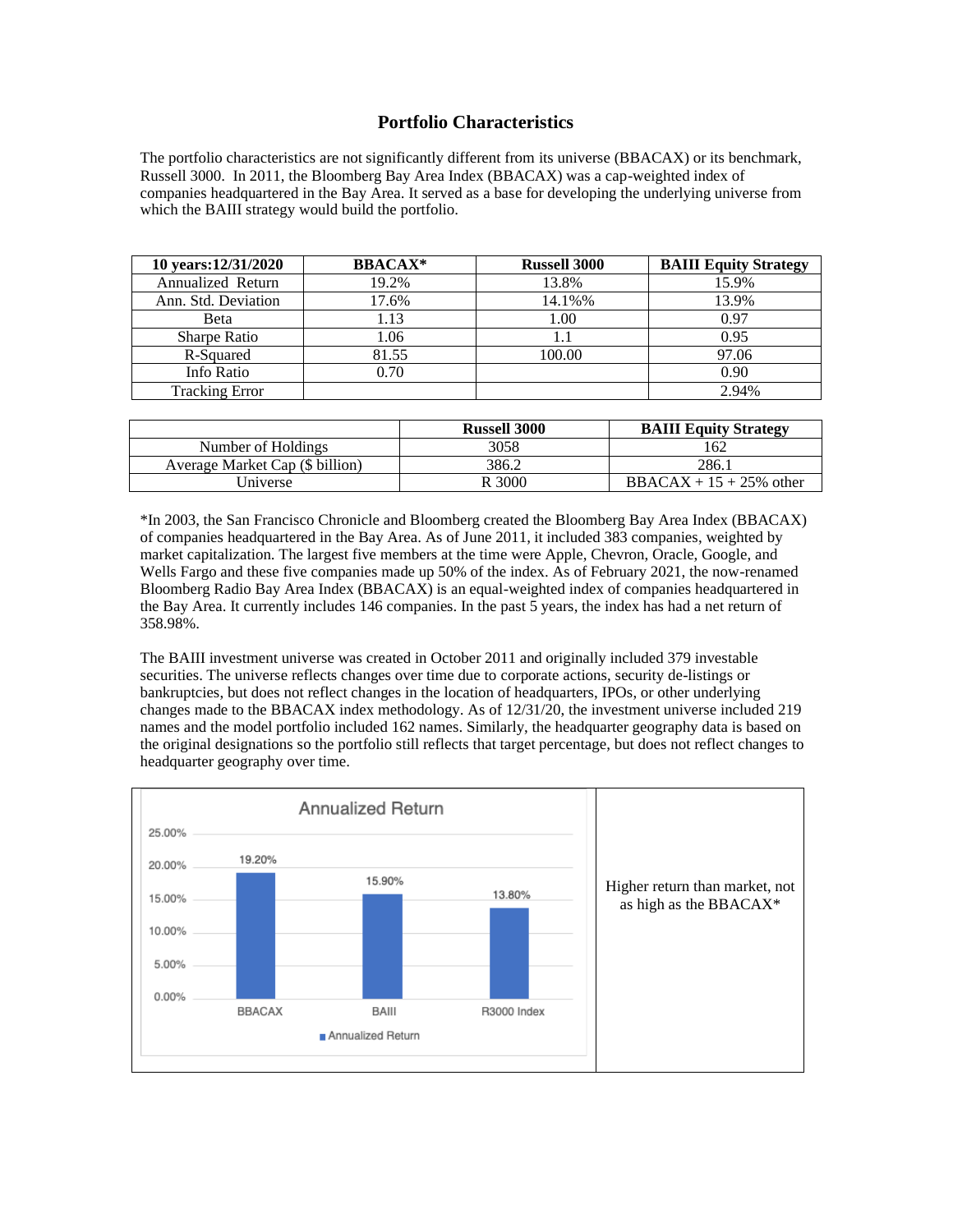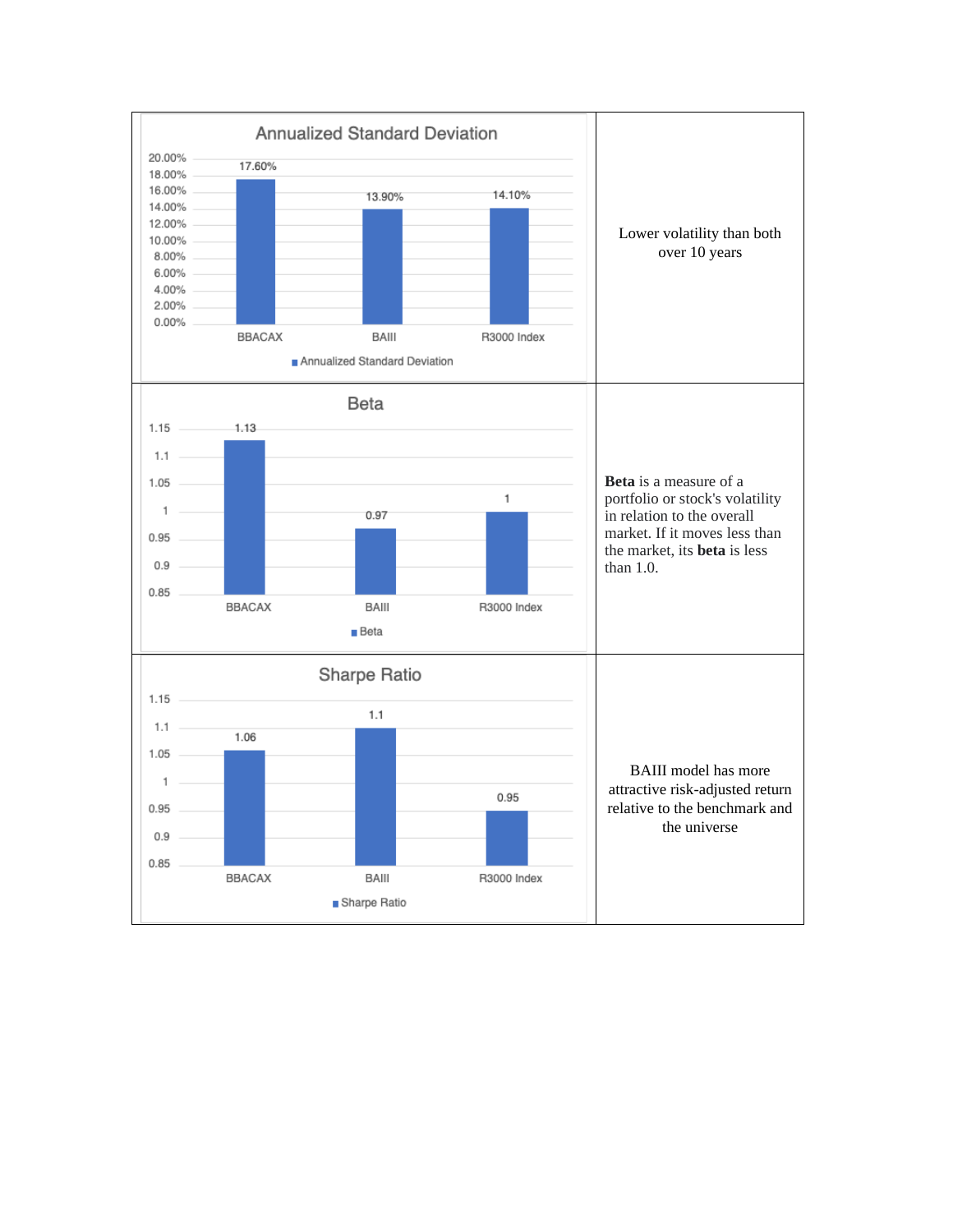

Past performance does not guarantee future results. The model is rebalanced quarterly. In-between rebalances, the holdings are "rolled forward" by updating security prices and adjusting for corporate actions. In this way, the portfolio's return is calculated monthly. The monthly returns are geometrically linked to calculate performance for longer time periods.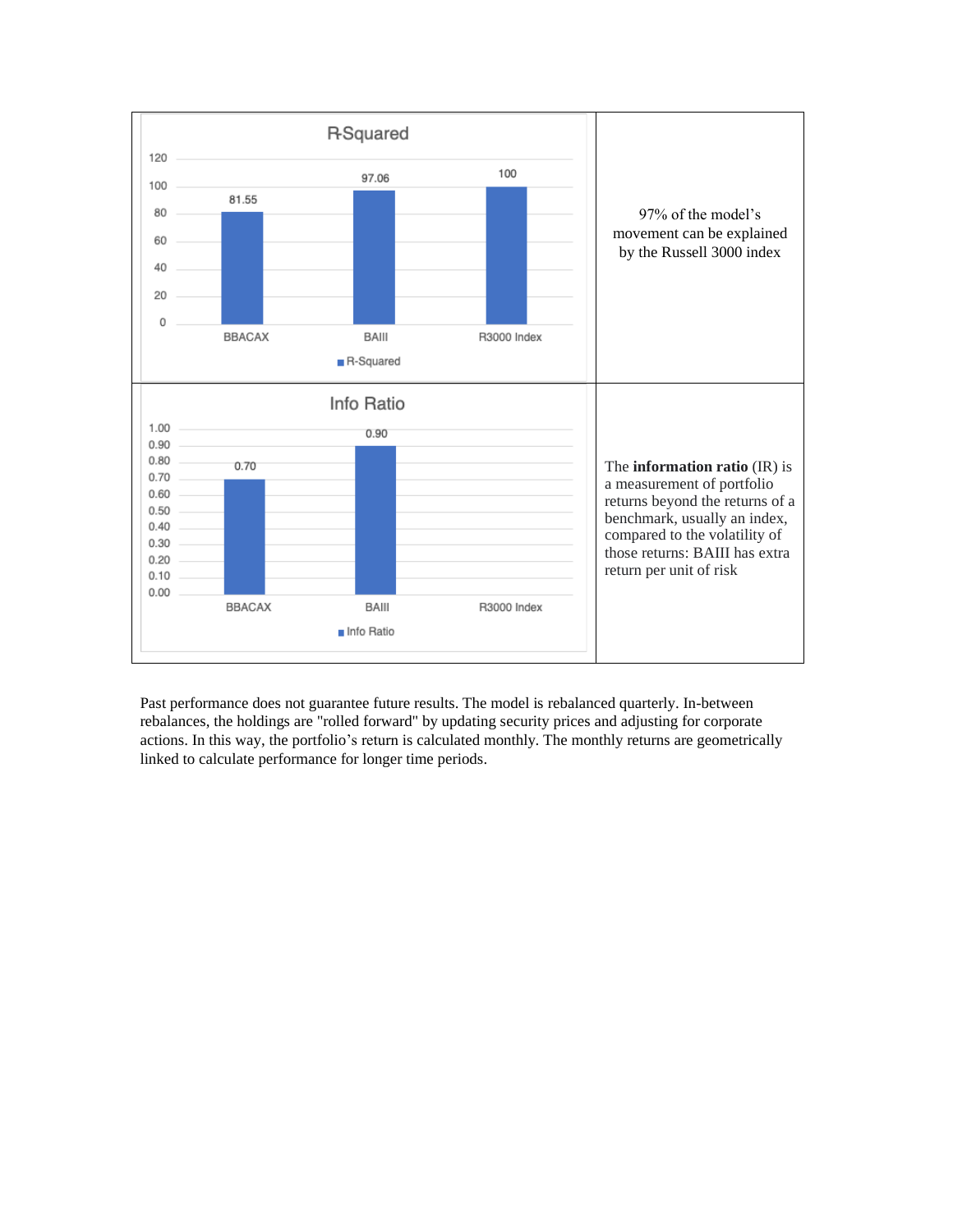### **ESG and HIP scores**

The BAIII equity model portfolio was evaluated by HIP Investor and their HIP Ratings scoring methodology. HIP (Human Impact + Profit) Ratings are based on a 0-100 scale of impact. Ratings are calculated from quantitative performance measures that demonstrate positive environmental, social, and economic outcomes, as well as future risk and future potential (HIPInvestor.com). HIP Ratings are scored based on the five HIP pillars: Health, Wealth, Earth, Equality, and Trust. Companies with HIP scores less than 25 are generally from the highly polluting extractive industries, while companies with HIP scores of 50-75 are showing strong scores in HIP categories and have proved to be more sustainable for people, planet, and profit (see HIPInvestor.com and ESGX.com Green Jobs Report).

Using current data, we can calculate the HIP Score for Products & Services (P&S), the Total Weight of Holdings >= 50% P&S Rating, and the HIP Fossil Fuel Holdings Weight (Corporates Only) of the current portfolio versus the benchmark (see table below). In Products and Services, the 2020 BAIII portfolio scores higher than the S&P 500 as the mix of products and services of the underlying firms in the model portfolio has a higher HIP rating. In the Total Weight of Holdings, 93.8% of companies in the 2020 BAIII portfolio score above a 50% HIP rating for Products and Services. The companies in the model portfolio are more positive and less extractive for the products, services, and industries they represent. In Fossil Fuel Holdings Weight, the 2020 BAIII portfolio has a lower fossil fuel weighting than the S&P 500. The 2010 BAIII portfolio had a higher fossil fuel weighting due to the inclusion of Chevron and other local gas companies, and fewer renewable energy holdings.

| <b>Name</b>                 | <b>Ticker</b>     | # of<br>holdings | <b>Product</b><br>$s$ &<br><b>Services</b> | <b>Total</b><br><b>Weight of</b><br><b>Holdings</b><br>$>= 50%$<br>P&S<br><b>Rating</b> | <b>HIP Fossil</b><br>Fuel<br><b>Holdings</b><br>Weight<br>(Corporates<br>Only) |
|-----------------------------|-------------------|------------------|--------------------------------------------|-----------------------------------------------------------------------------------------|--------------------------------------------------------------------------------|
| <b>BAIII 2010 Portfolio</b> | <b>BAIII 2010</b> | 136              | 60.8%                                      | 83.1%                                                                                   | 14.80%                                                                         |
| <b>BAIII 2020 Portfolio</b> | <b>BAIII 2020</b> | 162              | 67.8%                                      | 93.8%                                                                                   | 2.63%                                                                          |
| S&P 500                     | <b>SPY 2020</b>   | 505              | 63.2%                                      | 90.0%                                                                                   | 6.6%                                                                           |

# **BAIII Portfolios**

### **PORTFOLIO DESCRIPTIONS**

**Ratings via HIP Investor Ratings.** 

**HIP Investor Impact Ratings 2006-2021. All Right Reserved. Do not share without permission.**